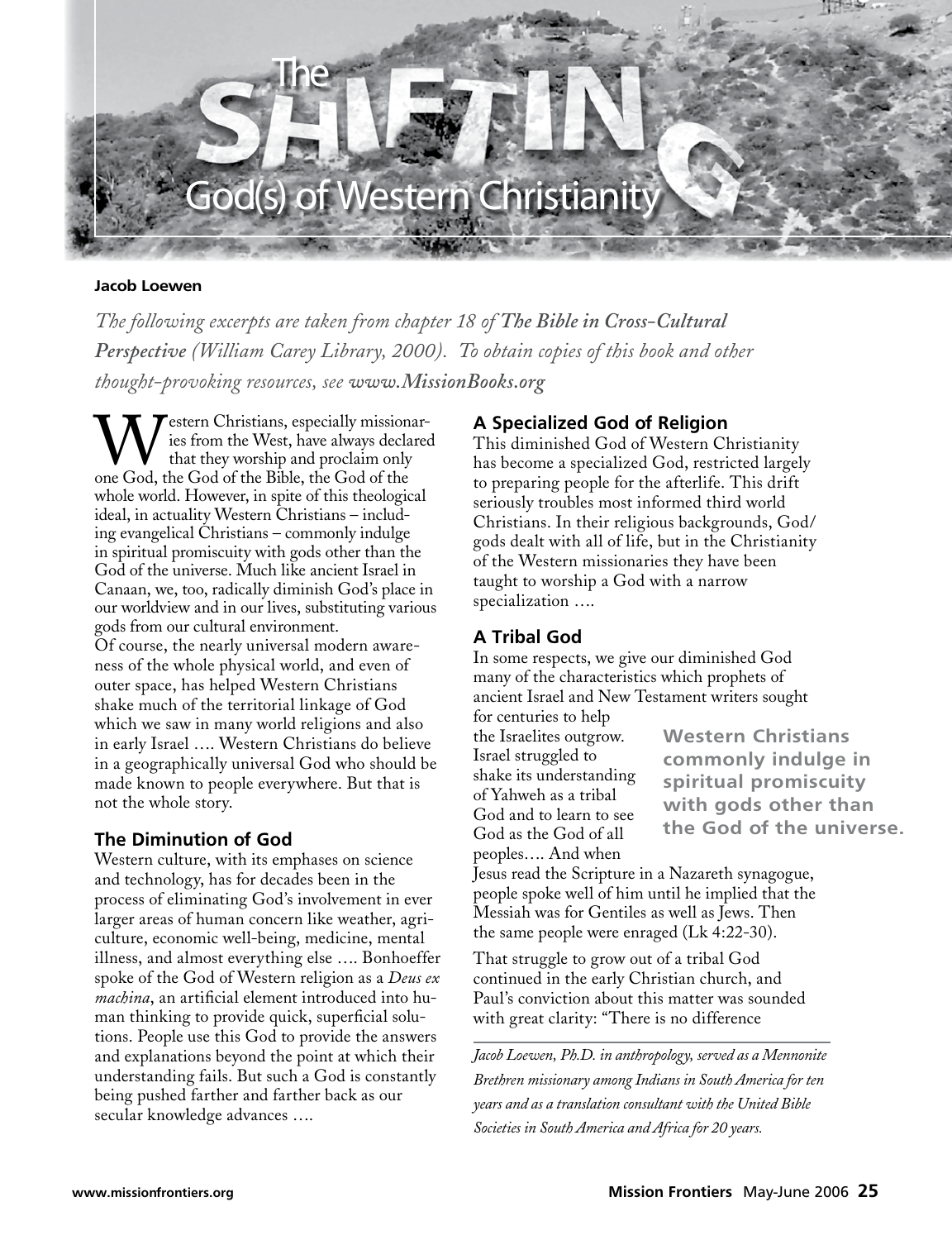between Jews and Gentiles, between slaves and free men, between men and women; you are all one in union with Christ Jesus" (Gal 3:28 GNB). But although we proclaim that God is the God of all peoples worldwide, we shrink God down into our own parochial deity ….

**The diminished God of modern Western Christianity leaves much room for other gods to take over.**

Religiously, God is made in the image of our particular biblical interpretation. We see our own understanding of God as biblical, that of other Christians as not. We consider the reflection of God we see dimly in the

mirror to be the only true reflection. Those images which others see in the same glass are gods to be destroyed.

I have met Bible translators who considered themselves and their work so close to God and so sacred, that they hesitated to let me look at it, even though they wanted the Bible Society to publish it. In one case, I sat on the doorstep of a mission house for three mornings while the missionaries inside debated about whether I was Christian enough to look at their work. In another I was told outright that they could not put the fruit of their spiritual labors before an "unsanctified" outsider….

# **Rivals to the Universal God**

… The diminished, specialized, tribal God of modern Western Christianity thus leaves a great deal of room in our lives for other gods to take over. Western Christians therefore happily worship gods which are rivals to the God of the universe. We are idolaters. Idolatry is the elevation of a preliminary concern to ultimacy. Something essentially conditioned is taken as unconditional, something essentially partial is boosted into universality, and something essentially finite is given infinite significance (Tillich 1953 1:16).



# **Wealth as God**

The Western secular, materialistic and scientific worldview finds the God of the Bible to be largely irrelevant, most blatantly so in the area of economics. When we read the specifics of Old Testament

economic law, such as giving back the land to its original owners every fiftieth year (Lev 25:10- 13,25-28), charging no interest on money loaned (Lev 25:35-38; Deut 23:19-20; Neh 5:7-10),

giving whatever to whoever asks for it (Mt 5:42), and never asking back some item that has been borrowed (Lk 6:30-35), we get the uncomfortable feeling that the God of the Bible knows very little about a viable economic system ….

Third world Christians who have lived in America or who know missionaries well perceive that wealth rather than God is the organizing principle in secularized Western culture, including Western Christianity. The massive economic hole we sense in the universal God leaves a lot of room for an economic idol for wealth as God ….



## **Materialism as God**

[Author John White notes,] "My definition of Western materialism might appear to exclude Christians. No Christian would agree (that is, if the matter were put to him or

her as an abstract proposition) that matter is all that matters, for our very faith negates the assertion. Yet if our behavior (as distinct from our verbal profession) is examined, many of us who call ourselves Christians begin to look more like materialists. We talk of heaven, but we strive for things."

[White continues,] "Yet Christians are rarely happy as materialists. Heaven tugs at us too vigorously. We find ourselves apologizing for our new cars or our larger houses. This tug of war renders most Christians ill at ease and at times ineffective" (White 1979:38-39).



# **Technology as God**

Technology, the art of toolmaking, is one of the wonderful capacities with which God has endowed human creatures. However, both nations and people can grant technology a life of its own, set it on its own

course, and make it their God. People convince themselves that what technology can do, it must do, and do it for them.

# **The Church as God**

For some people, some groups, some denominations, the specialized God of religion has begotten a son, a junior God, the church – my church, my denomination, my community of believers. When the church is God, the community of those who hold common beliefs and practices and who submit to a common rule becomes the ultimate object of